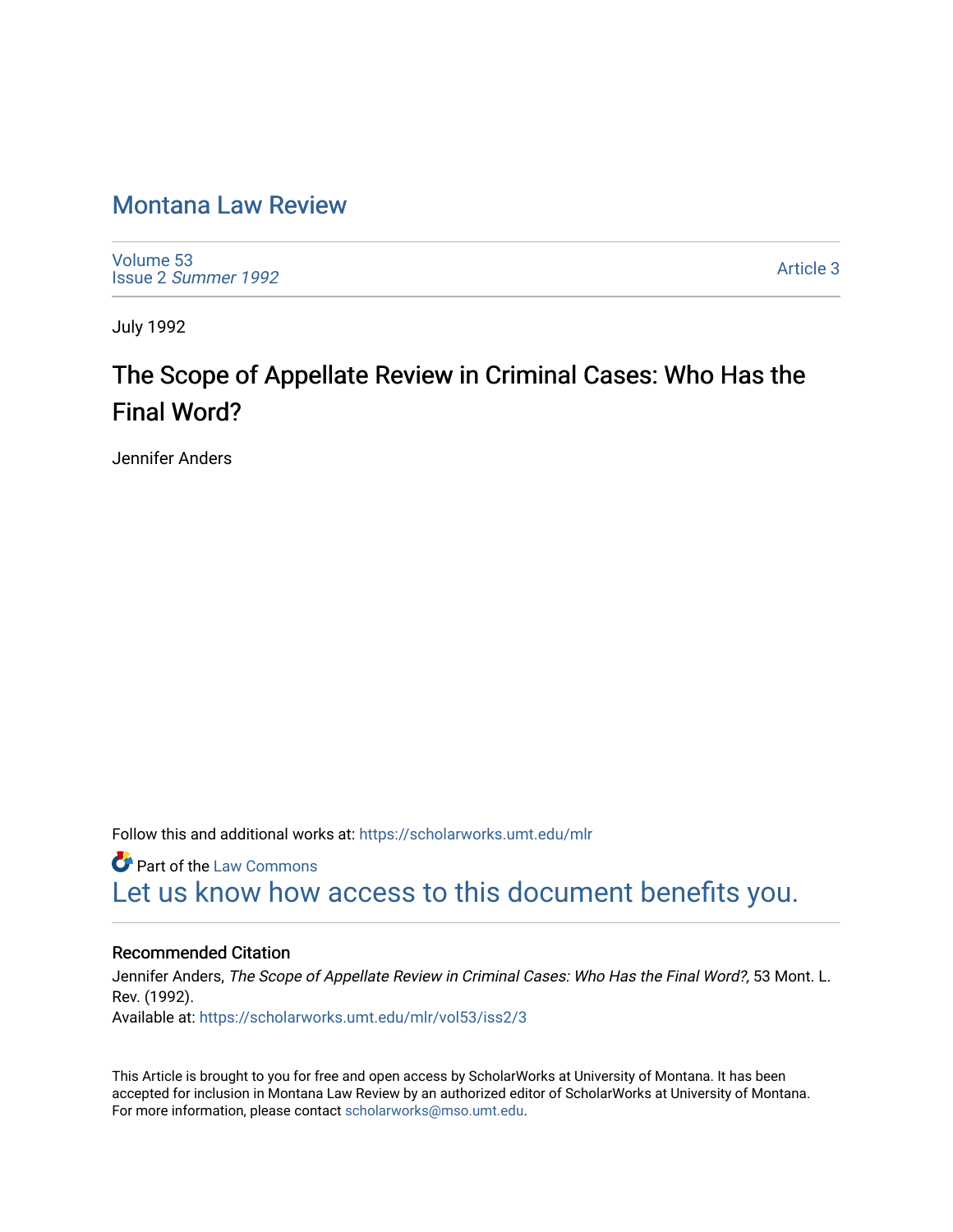## **THE SCOPE OF APPELLATE REVIEW IN CRIMINAL CASES: WHO HAS THE FINAL WORD?**

## **Jennifer Anders\***

#### **I. INTRODUCTION**

In **1983,** the Montana Legislature drastically limited a criminal defendant's right to have alleged constitutional errors reviewed for the first time on appeal where defense counsel failed to raise a proper objection at the trial court level.' Until recently, the impact of these changes, both on the defendant's right of appeal and on the Montana Supreme Court's scope of appellate review, went relatively unnoticed. In *State v. Huebner*,<sup>2</sup> the court ordered the parties *sua sponte* to brief and argue the constitutionality of the **1983** law, suggesting that it somehow limited the judiciary's inherent authority to correct "plain errors" on appeal.<sup>3</sup>

The *Huebner* majority did not ultimately address the constitutionality of the statute in question, rather the court found that the errors, though not properly objected to, were not prejudicial and therefore did not warrant reversal.<sup>4</sup> In contrast, the dissenting justice indicated a strong willingness not only to reverse the defendant's conviction, but to declare the **1983** law an unconstitutional infringement upon the court's exclusive rulemaking authority. If the dissenting opinion indicates the disposition of a future majority of the court, the question of the statute's constitutional

Published by ScholarWorks at University of Montana, 1992

**<sup>\*</sup>** Assistant Attorney General, State of Montana; **J.D.,** University of Montana, **1988;** B.A., University of California, **1982.**

**<sup>1.</sup> MONT. CODE. ANN. §** 46-20-701(2) **(1991).**

<sup>2.</sup> **-** Mont. **-\_, 827 P.2d 1260 (1992).**

**<sup>3.</sup>** Specifically, the court ordered the parties to address whether "the factors listed in **MONT. CODE ANN. §** 46-20-701(2), which limit this Court's power to apply the 'plain error' doctrine to constitutional violations (are) unconstitutional." *See* Montana Supreme Court Order of June 4, **1991.** The author participated in the *Huebner* appeal as Assistant Attorney General for the State of Montana.

<sup>4.</sup> *Id.* at **-, 827 P.2d** at 1264. The errors at issue in *Huebner* were twofold: **(1)** the district court failed to give an instruction on the presumption of innocence, and (2) the district court gave inconsistent instructions on the state's burden of proof in a criminal prosecution. The majority determined that none of the errors were prejudicial because the defendant, **by** his own testimony, established "all of the elements of the offense with which he was charged[.]" *Id.* In affirming defendant's conviction for illegally wasting a game animal in violation **of MONT. CODE ANN. § 87-3-102 (1989),** the court relied upon **MONT. CODE ANN. §** 46-20-701(1), which states, "No cause shall be reversed **by** reason of any error committed **by** the trial court against the appellant unless the record shows that the error was prejudicial."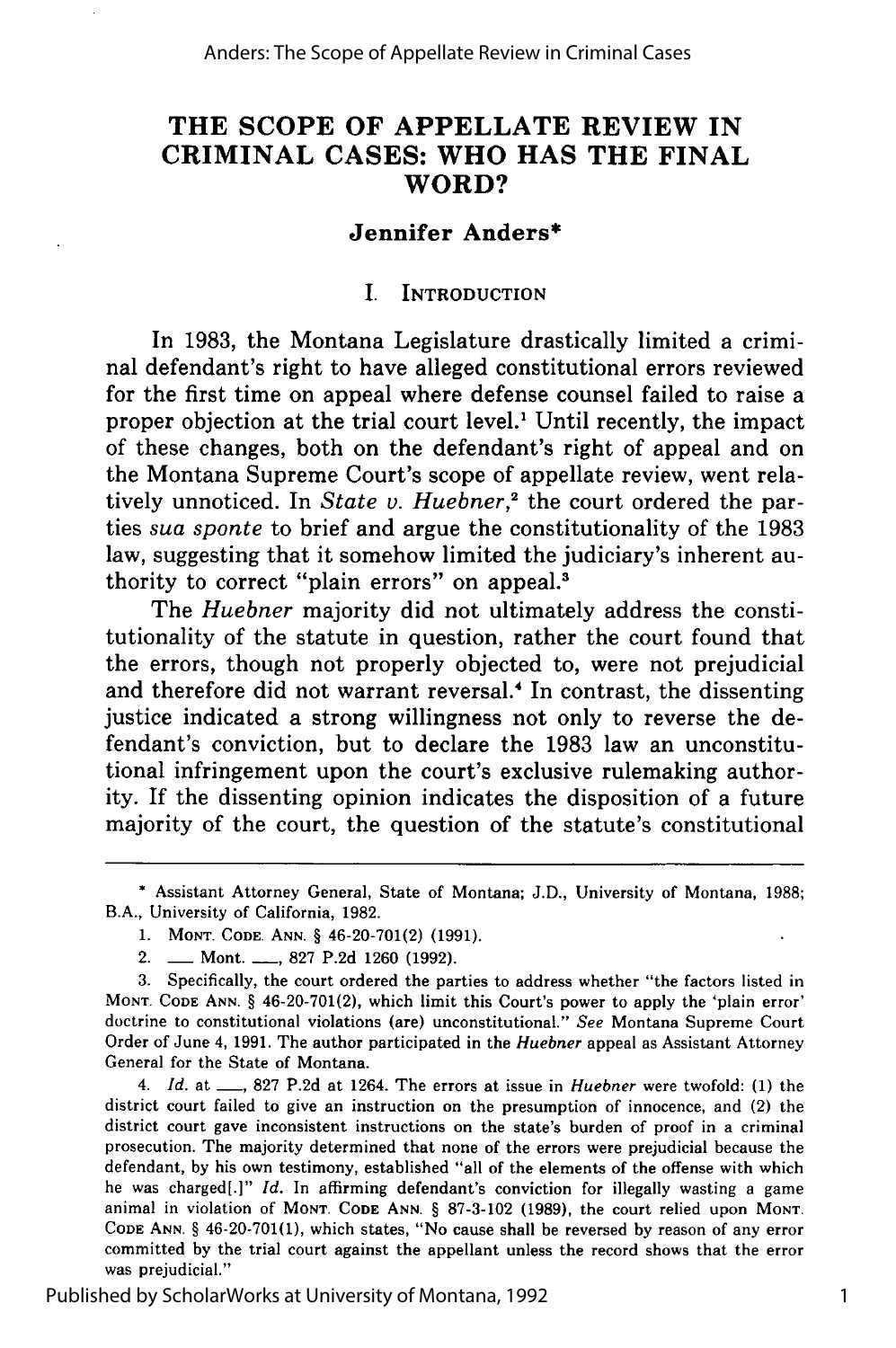validity is bound to resurface.<sup>5</sup> This article is intended as background for those practitioners of criminal law in Montana who will be fighting in the forefront when the issue presents itself once again.

#### II. THE RISE AND FALL OF **PLAIN** ERROR IN MONTANA

Montana adheres to the universal rule that an error not brought to the attention of the trial court is waived on appeal.<sup>6</sup> The purpose of this rule is to ensure that trials, especially criminal trials, will be as free of error as possible **by** giving the trial judge the opportunity to correct errors at the time they occur.' In this way, a solid record is preserved for appeal and society's resources are utilized most efficiently.. The general rule does not exist without exceptions, however, and Montana's exceptions are found in both the statutory and common law.' Prior to **1983,** the statutory exception applicable to criminal cases provided that "[d]efects affecting jurisdictional or constitutional rights may be noticed [on appeal] although they were not brought to the attention of the trial court."9 This statute has been referred to as the rule of "plain error."<sup>10</sup> A similar provision also existed in the rules of evidence.<sup>11</sup>

**6. MONT. CODE ANN.** § 46-20-104 (1991). *See* 3 **WAYNE** R. **LAFAVE** & **JEROLD** H. ISRAEL, **CRIMINAL PROCEDURE,** § **26.5,** at 251-54 (1984).

**7.** 3 **LAFAVE,** supra note **6,** at **251;** Wainwright v. Sykes, 433 **U.S. 72, 90 (1977)** *reh'g denied,* 434 **U.S. 880 (1977);** Henry v. Mississippi, **379 U.S.** 443, 448 **(1965)** *rehg denied,* **<sup>380</sup> U.S.** 926 **(1965);** Michel v. Louisiana, **350 U.S. 91,** 101-02 **(1955)** *reh'g denied,* **350 U.S. 955 (1955);** United States v. Griffin, **699 F.2d** 1102, **1109** (11th Cir. **1983).**

**8.** See Halldorson v. Halldorson, **175** Mont. **170, 573 P.2d 169 (1977),** wherein the court announced the following rule:

Ordinarily errors not raised below will not be considered on appeal, however this rule is subject to the exception that when the question is raised for the first time on appeal it relates to the fundamental rights of the parties. **...**

In adopting the "plain error" doctrine we believe that appellate courts have a duty to determine whether the parties before them have been denied substantial justice **by** the trial court, and when that has occurred we can, within our sound discretion, consider whether the trial court has deprived a litigant of a fair and impartial trial, even though no objection was made to the conduct during the trial. *Id.* at **173-74, 573 P.2d** at **171-72.**

**9. MONT. CODE. ANN.** § 46-20-702 **(1981).**

**10.** *See* State v. Smith, **208** Mont. **66, 71, 676 P.2d 185, 188** (1984), wherein the court stated:

Defendant failed to object to this exchange at the time of trial, but wishes to raise it now on appeal. Section 46-20-104, **MCA,** provides that failure to make a timely

 $\cdots$ 

2

<sup>5.</sup> The majority in *Huebner* indicated that, had the facts of the case been different, the alleged errors regarding jury instructions might have presented a constitutional due process violation. *Huebner*, at \_\_, 827 P.2d at 1264. Accordingly, given the right factual situation the court will be forced to address the requirements **of MONT. CODE ANN.** § 46-20- 701(2), and the constitutional validity of that statute.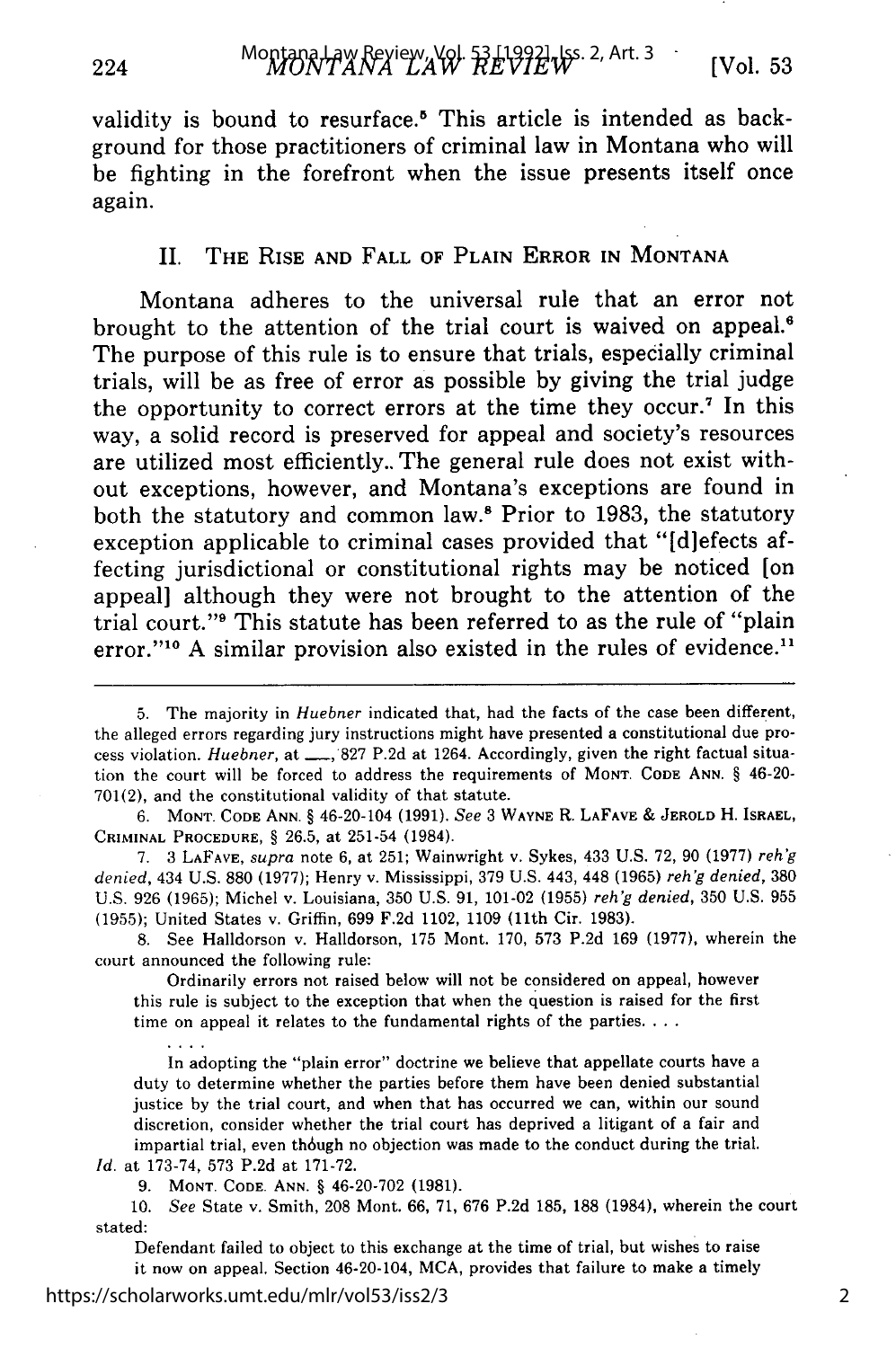In 1983, however, the legislature effectively abolished the statutory rule of plain error contained in section 46-20-702.<sup>12</sup> The law now provides:

No claim alleging an error affecting jurisdictional or constitutional rights may be noticed on appeal, if the alleged error was not objected to as provided in 46-20-104, unless the defendant establishes that the error was prejudicial as to his guilt or punishment and that: (a) the right asserted in the claim did not exist at the time of the trial and has been determined to be retroactive in its application; (b) the prosecutor, the judge, or a law enforcement agency suppressed evidence from the defendant or his attorney that prevented the claim from being raised and disposed of; or (c) material and controlling facts upon which the claim is predicated were not known to the defendant or his attorney and could not have been ascertained by the exercise of reasonable diligence.<sup>13</sup>

This article is concerned with only that portion of the above statute which addresses errors affecting constitutional rights.14

As of 1983, Montana has been one of the few jurisdictions

objection at the time of trial constitutes a waiver of the objection and it may not be raised on appeal. Although counsel on appeal (who was not trial counsel) recognizes this waiver, he nonetheless argues that we should consider the issue and reverse by application of the "plain error rule" contained in section 46-20-702, MCA. Under the "plain error rule," jurisdictional and constitutional errors at trial may be reviewed even though the injured party did not object at the time of trial. The rule is therefore an exception to the waiver rule of section 46-20-104, MCA.

11. Rule 103(d) of the Montana Rules of Evidence states: "Nothing in this rule precludes taking notice of plain errors affecting substantial rights although they were not brought to the attention of the court."

12. This occurred with the passage of Senate Bill 2, entitled: "An Act Prohibiting, Except Under Certain Circumstances, Appellate Review of Alleged Errors Not Objected to During a Criminal Trial; Amending Sections 46-20-104 and 46-20-702, MCA."

**13. MONT. CODE. ANN** § 46-20-701(2) (1991). The rule of plain error in Montana Rule of Evidence 103(d) was not altered by Senate Bill 2 and remains in effect today. The rule contained therein is arguably inapplicable beyond evidentiary matters which can be decided upon the record, although the scope of the rule's application has not been formally addressed by the court. However, to construe Rule 103(d) beyond that application renders the limitations in MONT. CODE. **ANN** § 46-20-701(2) without effect or meaning.

14. To the extent that MONT. **CODE. ANN.** § 46-20-701(2) purports to waive jurisdictional defects in a criminal prosecution, its validity is suspect. Case law uniformly establishes that jurisdiction cannot be waived and that appellate courts have a duty, *sua sponte,* to inquire not only into their own jurisdiction, but the jurisdiction of the trial court as well. *See* Wendling v. Southwest Say. and Loan,.694 P.2d 1213 (Ariz. 1984); People v. Lockhart, 699 P.2d 1332 (Colo. 1985); Simpson v. Departmerit of Land and Natural Resources, 791 P.2d 1267 (Haw. 1990); H & V Eng'r, Inc. v. Idaho St. Bd. of Prof. Eng'rs and Land Surveyors, 747 P.2d 55 (Idaho 1987); Long v. Riggs, 617 P.2d 1270 (Kan. 1980); State v. Wisniewski, 708 P.2d 1031 (N.M. 1985); Federal Deposit Ins. Corp. v. Duerksen, 810 P.2d 1308 (Okla. 1991); Blundell v. Holm, 698 P.2d 981 (Or. 1985); Robbins v. South Cheyenne Water and Sewage Dist., 792 P.2d 1380 (Wyo. 1990). *See also* 3 **LAFAVE,** *supra* note 6, at 253-54. Published by ScholarWorks at University of Montana, 1992

3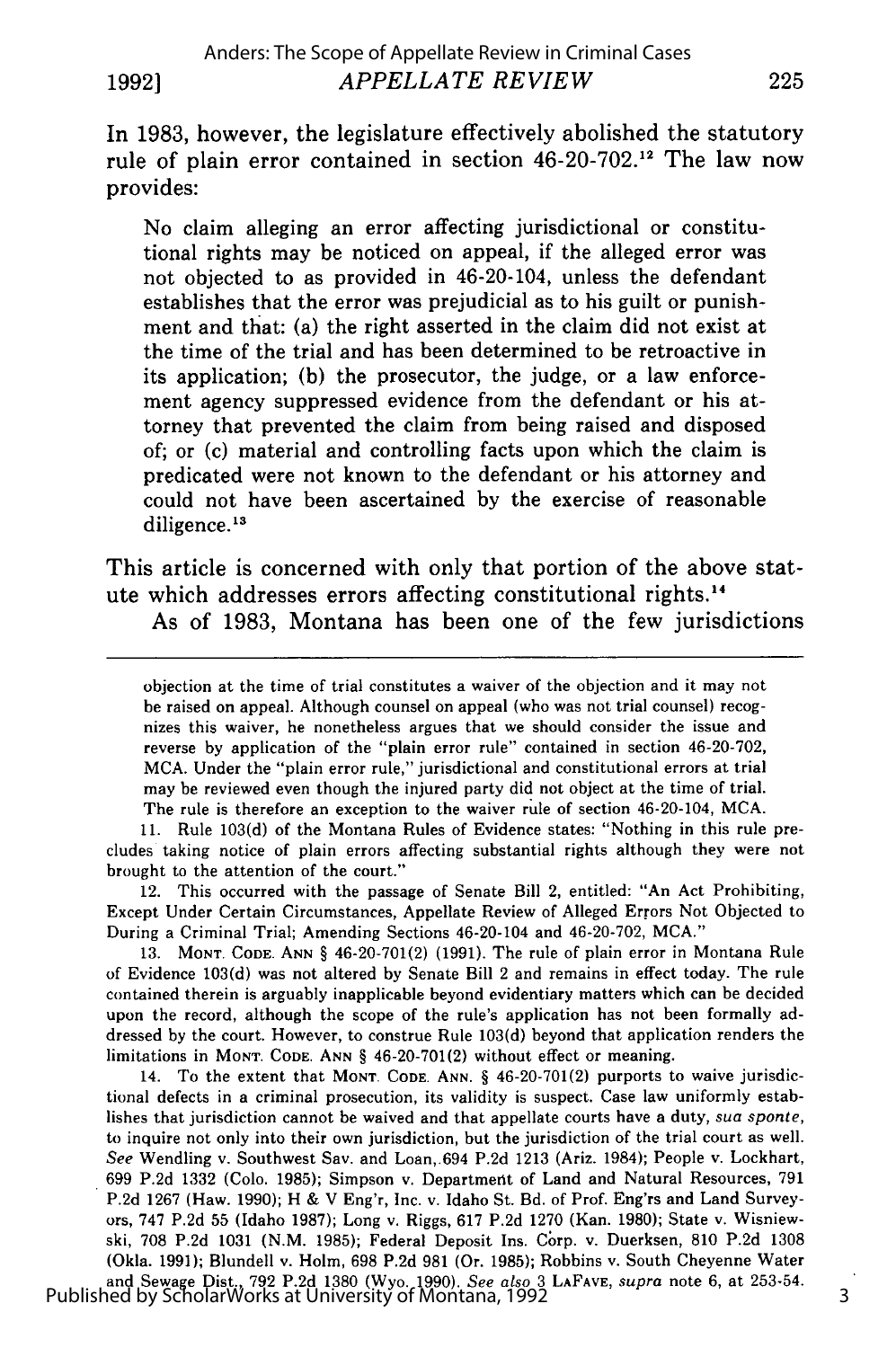which does not recognize a rule of plain error either at common law or by statute.<sup>15</sup> There were several reasons for the 1983 change. Supporters of the change believed that by limiting the exceptions to the general rule of waiver, defense attorneys would be discouraged from planting error in the record to later serve as a basis for appeal. According to those testifying before the House and Senate Judiciary Committees, this occurred primarily in capital cases,<sup>16</sup> undoubtedly as a tactic to delay an execution date as long as possible.

Although not explicitly discussed in committee, the limited exceptions to the contemporaneous objection requirement proposed in Senate Bill 2 also serve to immunize state court rulings from collateral attack in federal court. State court review is not the final avenue of relief for an increasing number of criminal defendants. Many defendants pursue federal habeas corpus relief, alleging that they are "in custody in violation of the Constitution or laws or treaties of the United States."<sup>17</sup> Federal courts will decline to entertain a habeas petition, however, if the state court expressly relied upon a rule of procedural default in refusing to address the merits of the claim.<sup>18</sup> A federal habeas petitioner must demonstrate the cause for his default and resulting prejudice to obtain review of his federal claims, unless it can be shown that the petitioner is "actually innocent."<sup>19</sup>

To warrant federal abstention, the state court must regularly and consistently apply its procedural rules, including the rule of

15. *See, e.g.,* State v. Bird, 708 P.2d 946 (Kan. 1985); Commonwealth v. Clair, 326 A.2d 272 (Pa. 1974). *See* 3 LAFAVE *supra* note 6, at 255.

16. Senate Judiciary Committee Minutes of January 19, 1983 at 2.

17. 28 U.S.C. § 2254 (1988).

18. Ylst v. Nunnemaker, 111 **S.** Ct. 2590 (1991); Harris v. Reed, 489 U.S. 255, 262 (1989). In *Ylst,* the Court explained:

When a state-law default prevents the state court from reaching the merits of a federal claim, that claim can ordinarily not be reviewed in federal court. [Citations omitted]. **...**

State procedural bars are not immortal however; they may expire because of later actions by state courts. If the last state court to be presented with a particular federal claim reaches the merits, it removes any bar to federal court review that might otherwise have been available.

*Id.* at 2593.

226

19. Wainwright v. Sykes, 433 U.S. at 87; Henry v. Mississippi, 379 U.S. at 448; Coleman v. Thompson, 111 **S.** Ct. 2546 (1991) *reh'g denied,* 112 **S.** Ct. 27 (1991); Armadeo v. Zant, 486 U.S. 214, 222-23 (1988); Murray v. Carrier, 477 U.S. 478, 485-92 (1986); Reed v. Ross, 468 U.S. 1, 11 (1983); Engle v. Isaac, 456 U.S. 107, 129 (1982); Francis v. Henderson, 425 U.S. 536, 541-42 (1976); Davis v. United States, 411 U.S. 233, 242-43 (1973); Anselmo v. Sumner, 882 F.2d 431, 433 (9th Cir. 1989); Roberts v. Arave, 847 F.2d 528, 530 (9th Cir. 1988).

https://scholarworks.umt.edu/mlr/vol53/iss2/3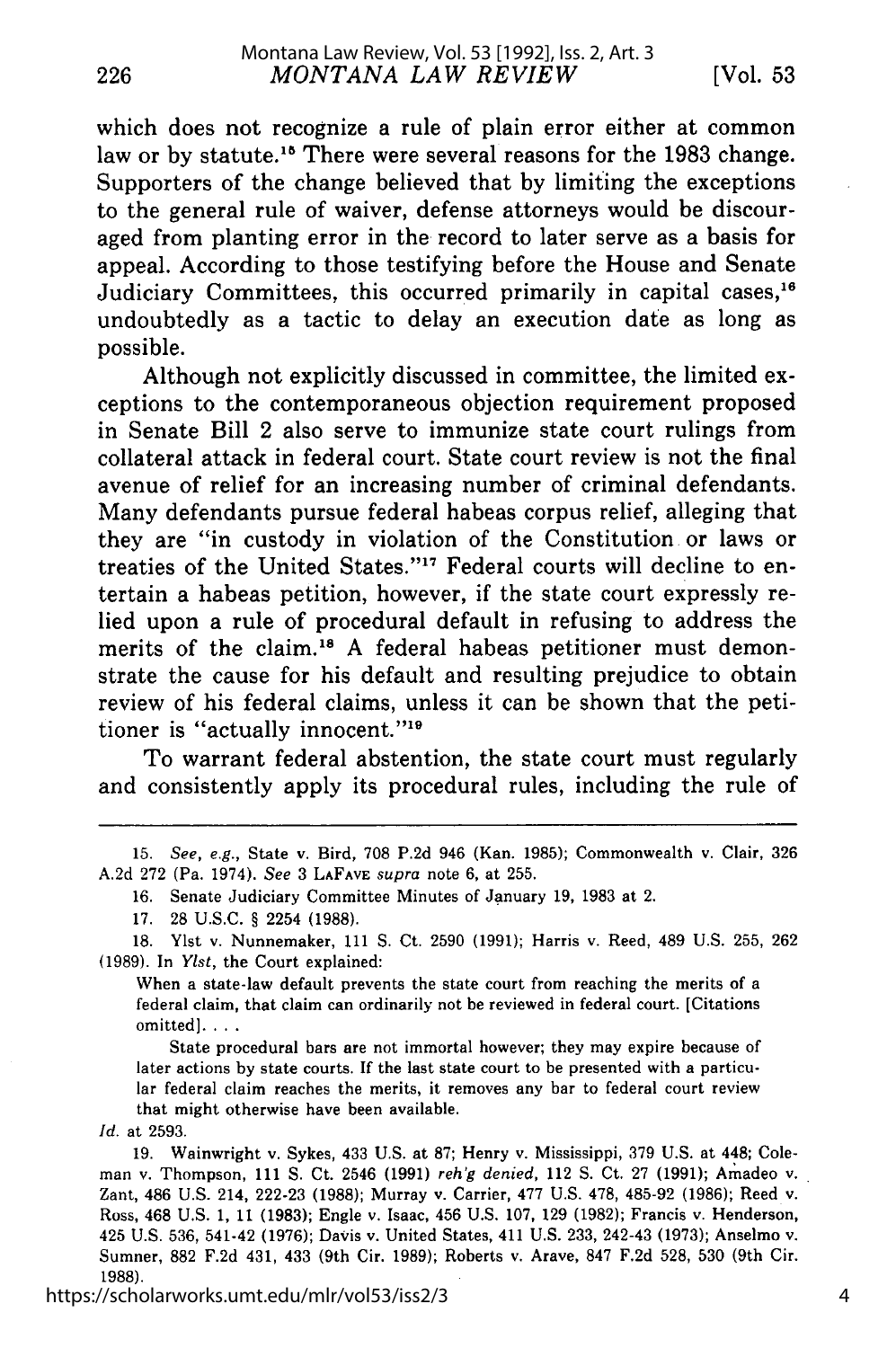waiver and its exceptions.<sup>20</sup> If procedural rules are applied on an ad hoc basis, federal courts will not respect the state's "adequate and independent" state procedural ground, since "a state procedural ground is not 'adequate' unless the procedural rule is 'strictly or regularly followed.' **"21** The strict exceptions to the waiver rule outlined in section 46-20-701(2) more effectively ensure consistent application of Montana's procedural rules than a rule of plain error. As the Pennsylvania Supreme Court boldly asserted when it abolished the common law rule of plain error because of its haphazard application:

[T]he theory [of plain error] has never developed into a principled test, but has remained essentially a vehicle for reversal when the predilections of a majority of an appellate court are offended.

The theory has been formulated in terms of what a particular majority of an appellate court considers basic or fundamental. Such a test is unworkable when neither the test itself nor the case law applying it develop a predictable, neutrally-applied standard.

We conclude that basic and fundamental error has no place in our modern system of jurisprudence. This doctrine, which may in the past have been acceptable, has become an impediment to the efficient administration of our judicial system. Basic and fundamental error will therefore no longer be recognized as a ground for consideration on appeal of allegedly erroneous jury instructions; a specific exception must be taken. $22$ 

22. Dilliplaine v. Lehigh Valley Trust Co., 322 A.2d 114 (Pa. 1974). Quoting this passage from *Dilliplaine,* one commentator observed that:

[tihis statement, remarkable in its candor, acknowledges that appellate courts ignore a basic requirement of the appellate process when they make exceptions to procedural rules for reasons they describe as "plain," "basic," "fundamental error," or "in the interests of justice." Appellate judges must recognize that they cannot render decisions that apply only to the facts of one case. Precedent and stare decisis are essential features of a common-law system. Appellate courts undercut the entire system when they ignore the precedential value of cases.

Robert J. Martineau, *Considering New Issues on Appeal: The General Rule and the Gorilla Rule,* 40 VAND. L. REV. 1023, 1033 (1987).

Published by ScholarWorks at University of Montana, 1992

<sup>20.</sup> State courts must consistently and regularly apply state procedural bars in order to successfully avoid subsequent collateral attack by federal courts. *See* Johnson v. Mississippi, 486 U.S. 578, 587-88 (1988) (rejecting the state's argument that the state court's ruling should be respected because a state's procedural ground is not "adequate" unless it is "strictly or regularly followed"). In addition, the state court must clearly articulate the procedural basis for its ruling. *See* Ylst v. Nunnemaker, 111 **S.** Ct. at 2594-96.

<sup>21.</sup> Johnson v. Mississippi, 486 U.S. 578, 587 (quoting Barr v. City of Columbia, 378 U.S. 146, 149 (1964)) In *Johnson,* the Supreme Court rejected the state's procedural bar argument because of inconsistent application of the state's procedural rules, stating, "We find no evidence that the procedural bar relied on by the Mississippi Supreme Court here has been consistently or regularly applied. Rather, the weight of Mississippi law is to the contrary." *Johnson,* 486 U.S. at 587.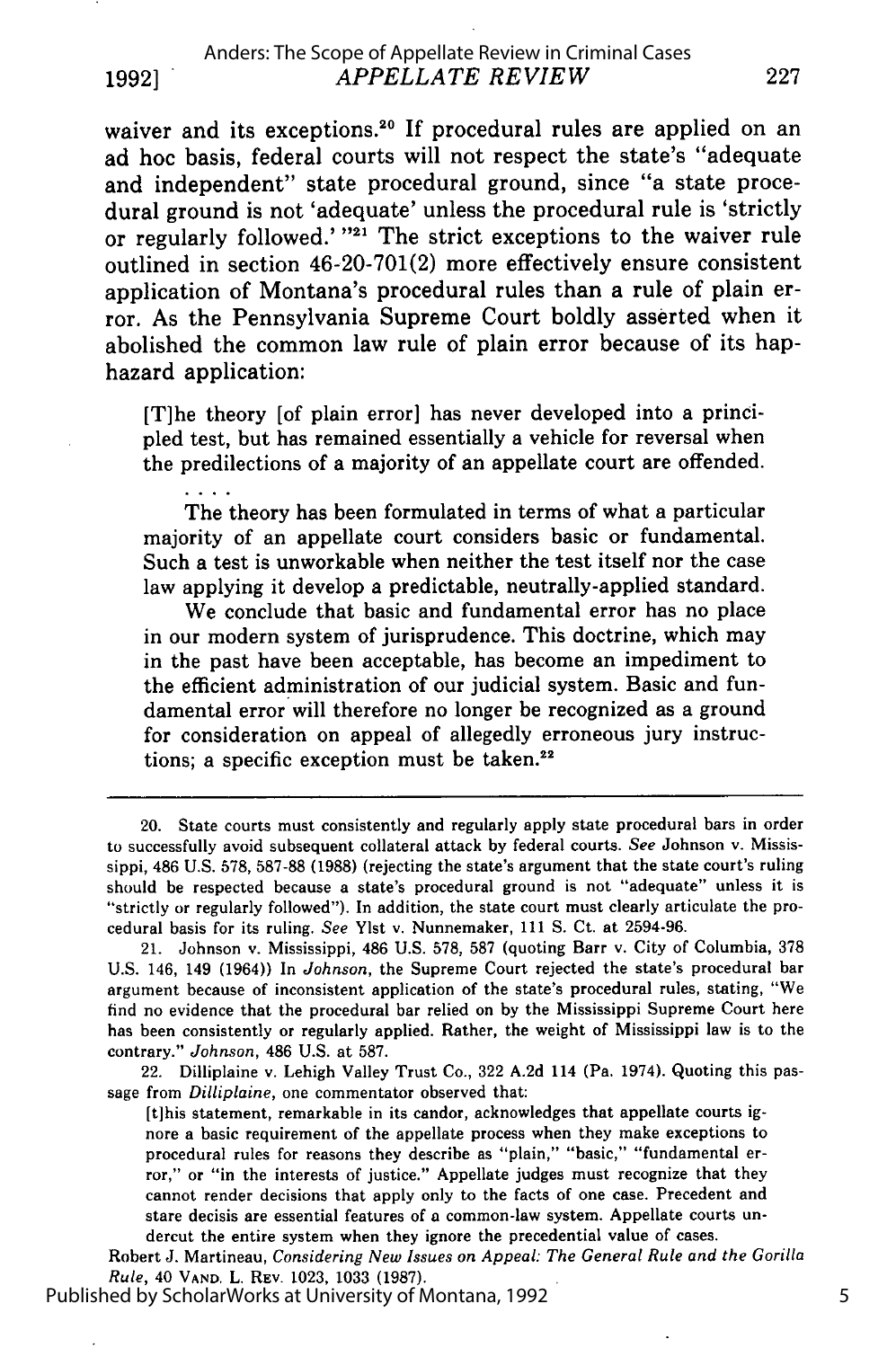#### III. **INCONSISTENT APPLICATION OF THE RULES SIGNALS UNREST**

Unfortunately, the Montana Supreme Court has not been consistent in its application of the procedural rules. In a number of cases since the passage of Senate Bill 2, the court has acknowledged that the statutory rule of plain error no longer exists and that criminal defendants are no longer entitled to assert errors on appeal unless the statutory factors of section 46-20-701(2) are met.<sup>23</sup> In other cases, however, the court has disregarded the statute altogether, and has relied upon its "inherent authority" to review and, if necessary, reverse a conviction under the rule of plain error.<sup>24</sup> In these cases, the court has mistakenly assumed that the doctrine of plain error and the statutory rule strictly limiting appellate review of errors not objected to at trial compatibly coexist, and that either may be applied depending upon the facts of the case. However, the court's desire to intervene on behalf of criminal defendants in any one case, despite the defendant's noncompliance with procedural rules, jeopardizes the adequacy of those rules in all other cases and subjects the state court's decisions to federal review whether or not the court considered the merits of the claims. These considerations alone should be sufficient to command the supreme court's attention when applying the legislature's rules of default in future cases.

The legislature's rules designed to limit the scope of appellate review may be in jeopardy, however, if the court pursues the path outlined **by** the dissenting justice in *Huebner.* Justice McDonough, a delegate to the **1972** Constitutional Convention, sharply criticized the legislature's act of initiating what he considered to be a rule of appellate procedure, a task which, he posited, belongs solely to the judicial branch of government.<sup>25</sup> Relying upon the scope of supreme court jurisdiction granted in the **1972** Constitution, Justice McDonough proposes that the legislature has no authority to initiate rules of procedure, but rather can only veto rules promul-

https://scholarworks.umt.edu/mlr/vol53/iss2/3

**<sup>23.</sup>** State v. Staat, No. **91-119** (Mont. filed March **27, 1991);** State v. Kills on Top, 243 Mont. **56, 793 P.2d 1273 (1990)** *cert. denied,* **111 S.** Ct. **2910 (1990)** (a death penalty case); State v. Larson, 240 Mont. **203,783 P.2d** 416 **(1989);** State v. Blalock, **232** Mont. **223, 756 P.2d** 454 **(1988);** State v. Smith, **228** Mont. **258,** 742 **P.2d** 451 **(1987);** State v. St. Goddard, 226 Mont. **158,** 734 **P.2d 680 (1987);** State v. Cain, 220 Mont. **509, 717 P.2d 15 (1986).**

<sup>24.</sup> State v. Wilkins, **229** Mont. **78,** 746 **P.2d 588 (1988);** State v. Flamm, **215** Mont. 466, 746 **P.2d 588 (1986);** State v. Harris, **209** Mont. **511, 682 P.2d 159** (1984); State v. Smith, **208** Mont. **66, 676 P.2d 185** (1984).

**<sup>25.</sup>** *Huebner,* at **-, 827 P.2d** at **1269.** Justice McDonough was apparently unpersuaded **by** the other arguments of defense counsel and amicus curiae that the legislature's limitations on the right of appeal violated a criminal defendant's due process rights, and unconstitutionally interfered with the appellate court's grant of supervisory power over all courts in MONT. CONST. art. VII, § 2(2) (1972).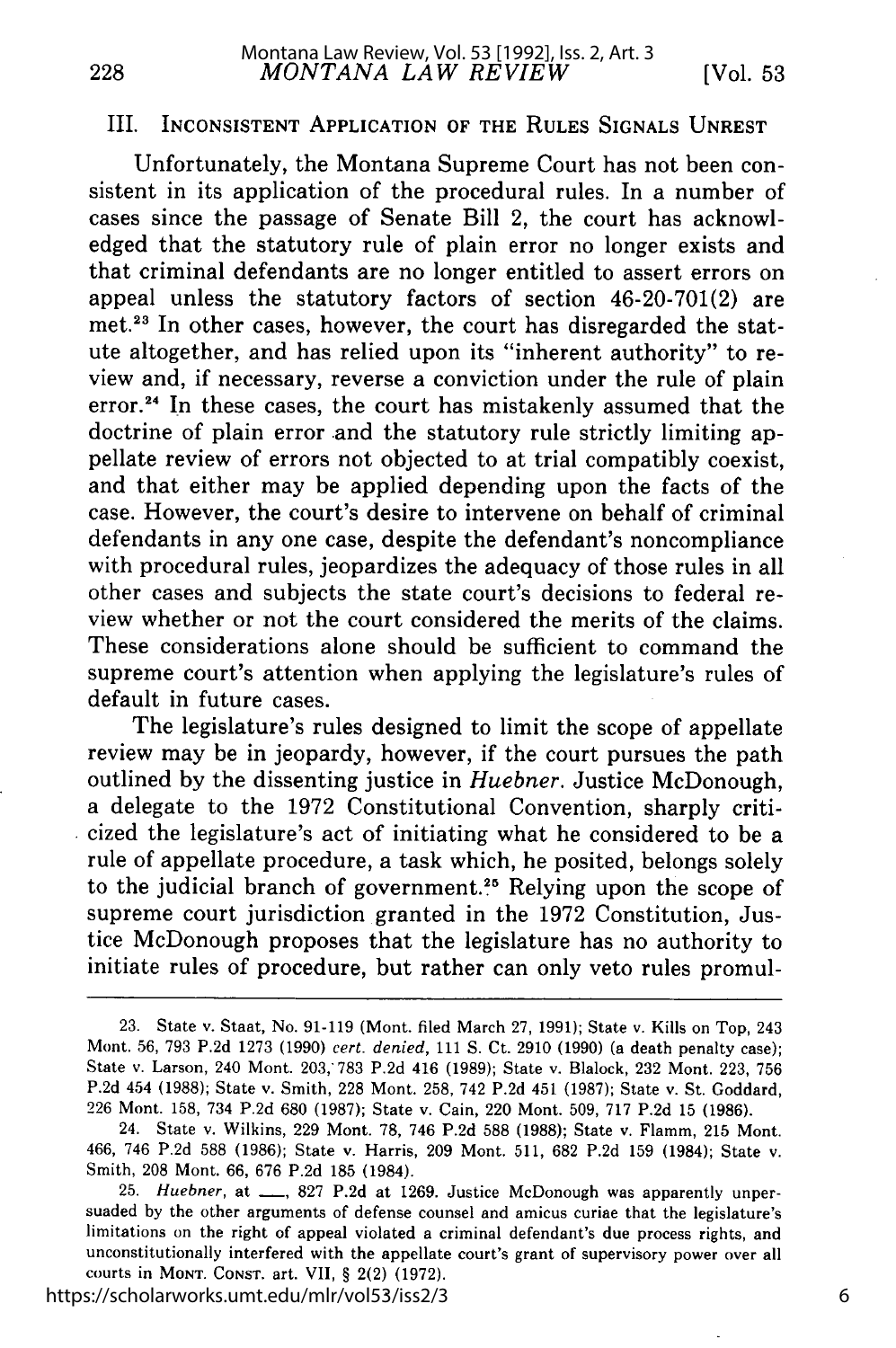#### **1992]**

#### *APPELLATE REVIEW*

gated by the judiciary. By enacting section 46-20-701(2) Justice McDonough suggests that the legislature has violated the separation of powers clause of our Constitution.26

It is very possible that a future majority will accept the dissent's reasoning and invalidate the restrictions in section 46-20- 701(2) in favor of a rule of "plain error." The court's haphazard rulings indicate that it is not comfortable with a rule which, strictly applied, substantially limits its opportunity to correct errors of constitutional import simply because a proper objection was not registered. The court is obviously grasping for some degree of autonomy to decide which errors deserve the court's attention and which do not, without legislative intervention. Justice McDonough proposes that this can be accomplished by invalidating the legislative rule and relying upon the common law rule of plain error pronounced in 1977 in *Halldorson.27* He reasons that, since the legislature did not exercise its veto power in either of the two sessions following that decision, the rule of plain error pronounced therein is still intact.<sup>28</sup> Justice McDonough's proposed solution, however, presents problems of its own with respect to the separation of powers issue.

### IV. **THE** SUPREME **COURT SHOULD NOT** INVALIDATE THE LEGISLATURE'S RESTRICTIONS **ON** THE **SCOPE** OF **APPEAL IN** FAVOR OF **A** JUDICIALLY CREATED RULE OF **PLAIN** ERROR

The judiciary's constitutional grant of rulemaking authority is not absolute. The constitutional delegates provided that judicial rules be subject to legislative veto in either of the two sessions following promulgation in order to preserve the system of checks and balances inherent in our tripartite system of government.<sup>29</sup> The delegates' primary concern was that the judiciary would extend its rulemaking authority into substantive areas of the law.30

- 27. *See supra* note 8 and accompanying text.
- 28. *Huebner*, at <u>1, 827</u> P.2d at 1269.

29. MONT. CONST. art. VII, **§** 2 (3); MONT. CONST. art. **III** § 1 (1972); *see* Constitutional Convention Verbatim Transcript of February 26, 1972 at 1021-22, 1037, 1072.

Published by Scholat Works at Converting Verbatim Transgript of February 26, 1972 at 1021-22

7

<sup>26.</sup> *Huebner*, at ..., 827 P.2d at 1269. MONT. CONST. art. VII, § 2(3) (1972) provides that the supreme court "may make rules governing appellate procedure, practice and procedure for all courts, admission to the bar and the conduct of its members. Rules of procedure shall be subject to disapproval by the legislature in either of the two sessions following promulgation." MONT. CONST. art. III, § 1 provides that "[tihe power of the government of this state is divided into three distinct branches-legislative, executive, and judicial. No person or persons charged with the exercise of power properly belonging to one branch shall exercise any power properly belonging to either of the others, except as in this constitution expressly directed or permitted."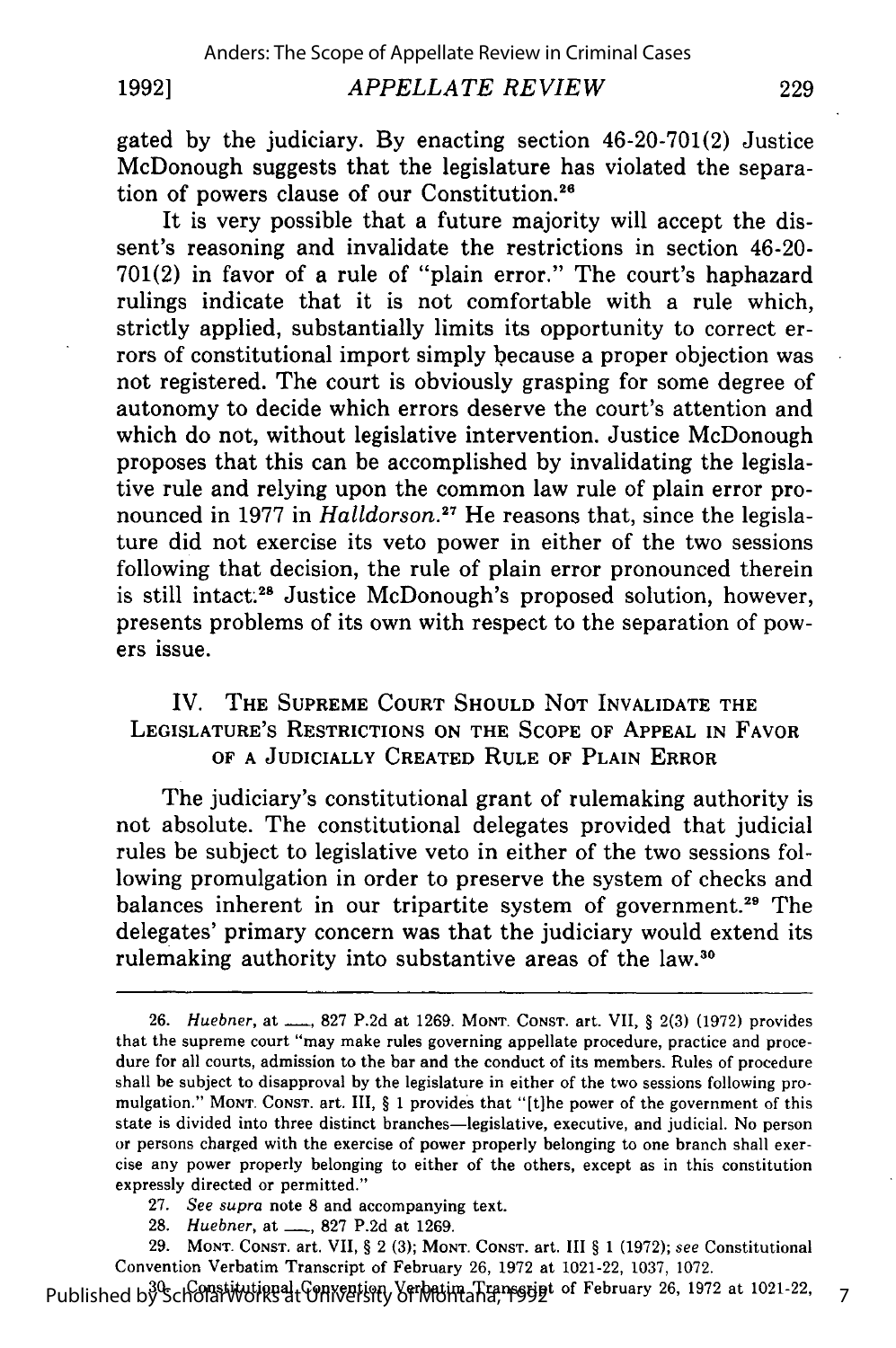Whether a rule limiting the right and scope of appeal is substantive or procedural, the delicate balance between judicial and legislative functioning is threatened by a suggestion that the legislature's opportunity to veto the judicially created rule of plain error in *Halldorson* has come and gone. By insisting that the rule of plain error in *Halldorson* is controlling, the dissent implies that procedural rules may be announced in supreme court opinions rather than through the usual rulemaking process, which entails the issuance of a formal order signed by all members of the court and publication of the new rule by the code commissioner as required by law.<sup>31</sup> A supreme court rule announced in opinion is presumably less conspicuous, and consequently less prone to legislative scrutiny, than a rule which is formally designated in the code book.

If a future majority falls back on the rule of plain error announced in *Halldorson*, it will effectively circumvent the system of checks and balances which is specifically built into the constitutional grant of judicial rulemaking authority. The only way to avoid this result is for the court to replace section 46-20-701(2) with a rule of plain error adopted by supreme court order and subject to legislative veto in the two sessions following promulgation. This alternative will most likely not appeal to the judiciary, since it is entirely possible that a judicially created rule of "plain error" would be vetoed on the ground that the rule invades the legislature's authority to make substantive law.<sup>32</sup> Despite this potential for deadlock, however, the court cannot and should not circumvent the normal rulemaking process in order to gain the upper hand over a rule of plain error.

One solution not considered by the dissent in *Huebner* would

31. MONT. **CODE. ANN.** § 1-11-204(2)(k) requires that the code commissioner prepare for publication in the Montana Code Annotated the "rules of civil, criminal, and appellate procedure and other rules of procedure the Montana supreme court may adopt. . . ."

**32.** *See* Daou v. Harris, **678 P.2d** 934 (Ariz. 1984); State v. Slatter, 423 **N.E.2d 100** (Ohio **1981);** State v. Birmingham, **392 P.2d 775** (Ariz. 1964). https://scholarworks.umt.edu/mlr/vol53/iss2/3

<sup>1037,</sup> 1072. Judicial overreaching is a primary concern of states adopting a constitutional provision which grants judicial rulemaking authority, not because courts set out to make rules governing substantive law as such, but because substance and procedure are "so inextricably interwoven." **A.** Leo Levin & Anthony G. Amsterdam, *Legislative Control Over Judicial Rulemaking: A Problem in Constitutional Revision,* 107 U. **PA.** L. REV. 1, 4-5 (1958). The fact that the judiciary enjoys a constitutional grant of rulemaking authority, whether or not that authority is subject to legislative veto, does not divest the legislature of its power to make substantive law. A. Leo Levin & Anthony **G.** Amsterdam, at 14, 17; Charles W. Joiner & Oscar J. Miller, *Rules of Practice and Procedure: A Study of Judicial Rule Making,* 55 MIcH. L. REV. 623, 634 (1957); Mississippi Publishing Corp. v. Murphree, 326 U.S. 438, 446, 466 (1946); Washington-Southern Navigation Co. v. Baltimore & Philadelphia Steamboat Co., 263 U.S. 629, 635 (1924).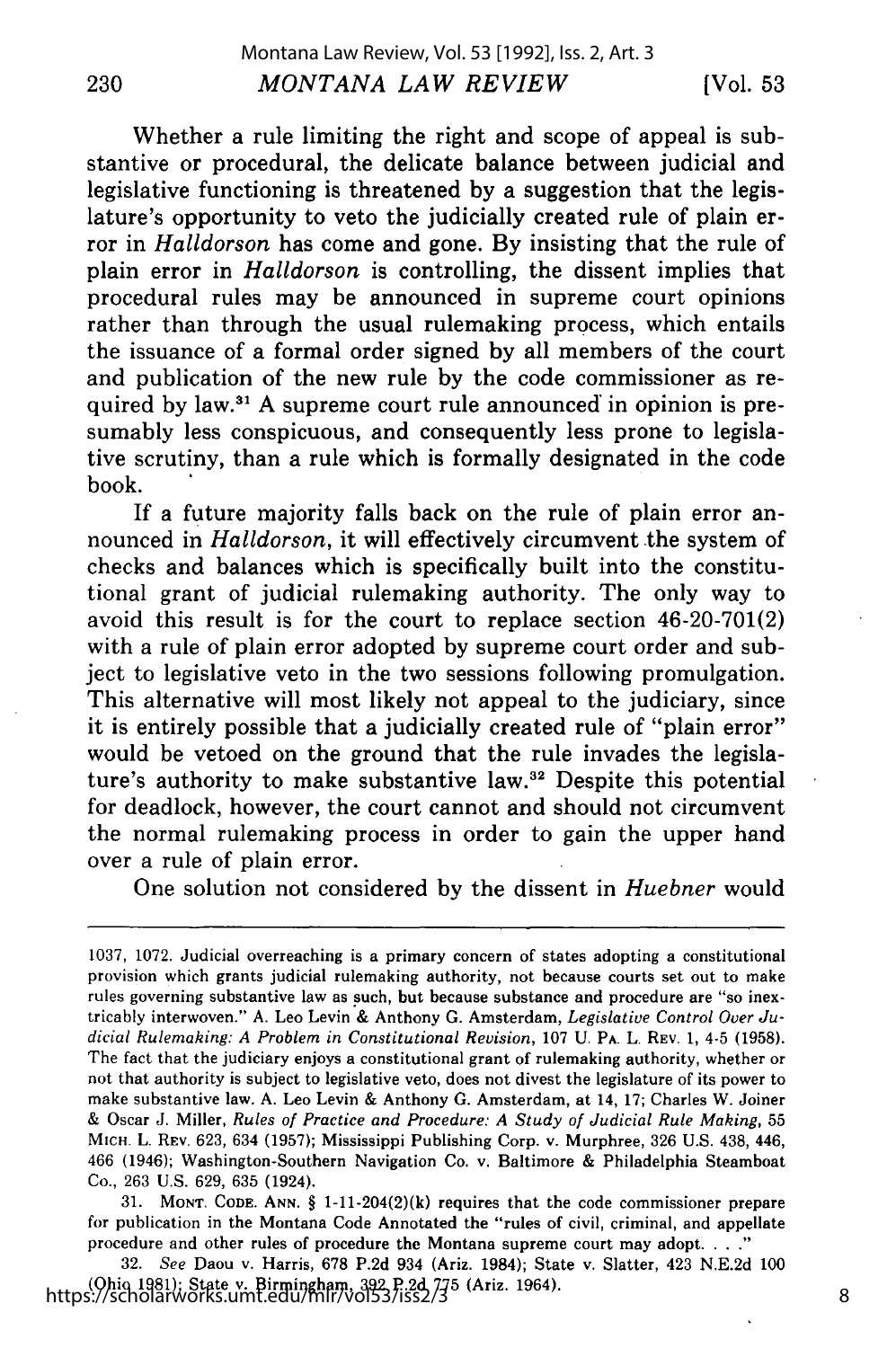be to leave the legislature's rule intact as a reasonable restriction on the right of appeal, recognizing that the court's authority to correct error in a particularly egregious case is not limited thereby. The court must understand that it need not invalidate section 46- **20-701(2)** in favor of a rule of "plain error" in order to maintain judicial integrity and its rulemaking function. Whether judicially or legislatively created, a rule of plain error is not a prerequisite to appellate jurisdiction.<sup>33</sup> In cases where a defect in the trial process so fundamentally affects its fairness as to call the jury's verdict into question, the appellate court not only has the inherent power, but a duty to step in to protect the constitutional rights of criminal defendants.<sup>34</sup> Surely all parties, including the people of Montana, have a vital interest in seeing that trials serve their truthseeking function and that innocent persons are not convicted.

The court has previously exhibited a willingness to honor legislative enactments which aid in the administration of the judiciary's rulemaking function.<sup>35</sup> Given the problems inherent in a rule of plain error, our court should be willing to acknowledge and consistently apply the narrow exceptions to the waiver rule which the legislature has set forth. The unpredictable nature of its prior opinions demands this result.

#### V. **CONCLUSION**

The *Huebner* case is significant because it is the first time the court has examined its historical unwillingness to consistently ap**ply** the rules of procedural default and the effect of this practice on

surrendering its constitutional grant of authority. Published by ScholarWorks at University of Montana, 1992

**19921**

**<sup>33.</sup>** Engle v. Isaac, 456 **U.S. 107, 135 (1982) ("a** plain error standard is unnecessary to correct miscarriages of justice"); Murray v. Carrier, **477 U.S. 478,** 496 **(1986);** Hormel v. Helvering, **312 U.S. 552** (1941).

<sup>34.</sup> See Wilson v. State, **51 N.E.2d 848, 856 (Ind.** 1943), wherein the court described the interplay between rules of procedure and inherent authority:

Ordinarily, procedural rules must be observed **by** litigants and may not be ignored **by** reviewing courts. To hold otherwise would invite appeals and violate precedents that have given necessary order and stability to our appellate practice. But when it is made to appear **by** a record before us that a so-called trial did not meet the requirements of due process of law, it is within the power of this court to take cognizance **of** the errors that resulted in depriving the appellant of his constitutional rights.

*Id. Accord* People v. Dorrikas, **92 N.W.2d 305, 307** (Mich. **1958)** ("[tlhe inherent power of this Court to prevent fundamental injustice is not limited **by** what appellant is entitled to as a matter of right"); Hormel v. Helvering, **312 U.S.** at **557.**

**<sup>35.</sup>** This was done in Kradolfer v. Smith, 246 Mont. 210, **213-15, 805 P.2d 1266, 1268- 69 (1990),** where the court refused to invalidate an attorney license tax imposed **by** the legislature on the ground that the tax invaded the court's exclusive authority to regulate the practice of law. **By** so doing, the court noted that it was aiding judicial power rather than